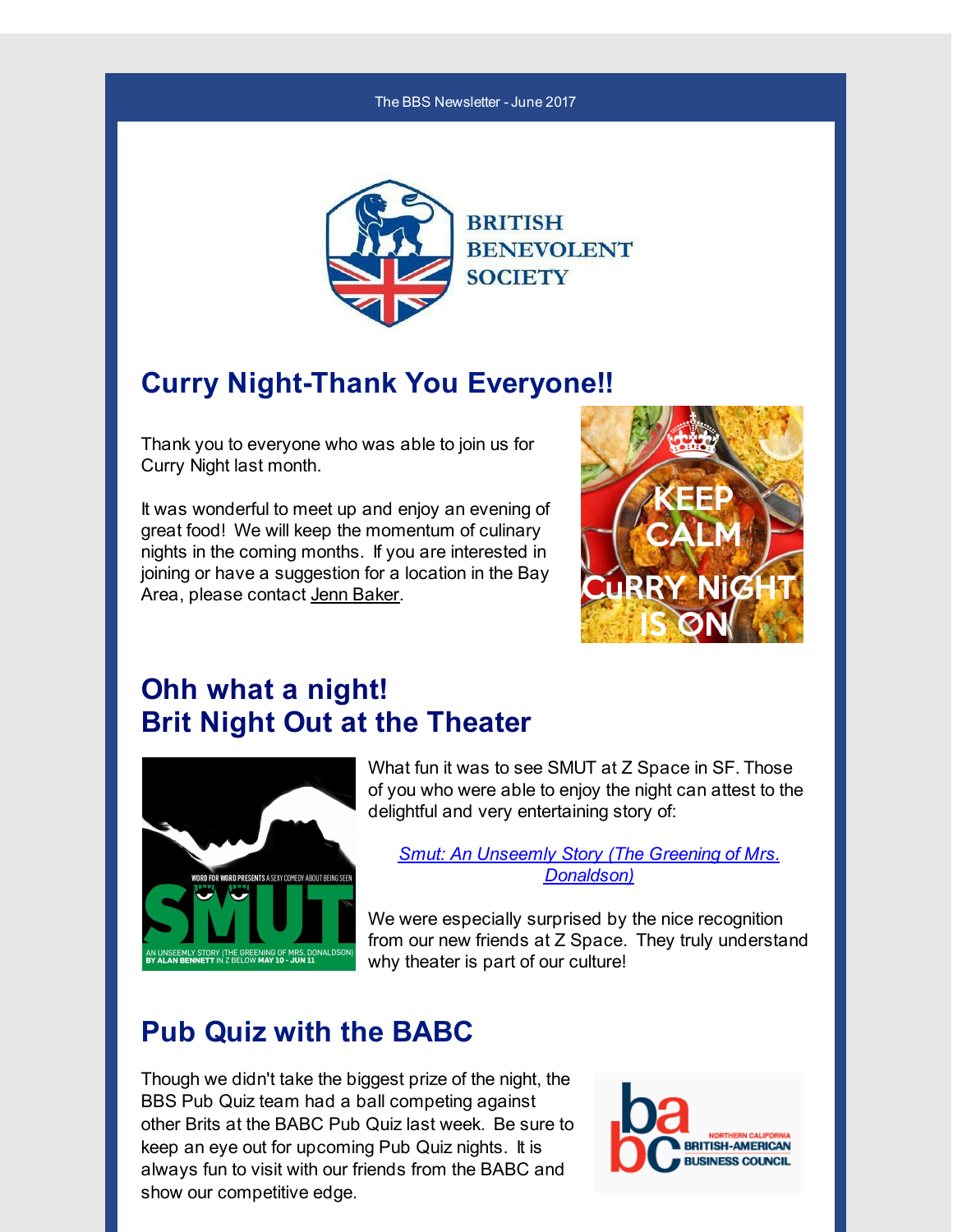### **Want to get more involved? Please do!**

Members are all encouraged and welcome to join our committees!



### **Events Committee**

In an effort to get to know the types of events our members are interested in, we will hold an Events Committee meeting in the coming weeks. This group will discuss and participate in the organization of BBS events in the area.

No need to worry if you cannot commit time to

actually putting the event together, we will do all of the heavy lifting. We just want to give you an opportunity to voice your creative ideas and suggestions!

#### **Membership Committee**

Why are you a member of the BBS? Help us to better get to know why folks are members and how we can get the word out to more Brits in the Bay Area. What type of membership benefits can the BBS aim to offer? How can we attract more corporate engagement?

If these topics sound interesting to you, please contact **Jenn [Baker](mailto:jennifer.baker@bbsofca.org)**.

### **Upcoming Events & Dates**

**Saturday, September 16 2017 Clash for the Ashes**

Join our community partner BABC and AACC (in collaboration with the Marin Cricket Club) at the annual Clash for the Ashes Cricket Match!



Watch some exciting cricket, enjoy an Aussie-Style BBQ lunch, Aussie beer and wine and fine British beverages including premium beer, Pimms and Gin and Tonic! This is a great day out for all the family with games for the kids at half time - set up your chairs and enjoy the sun in Larkspur.

Bring friends and family, including the smallest children who will especially love the special kids' games staged at the lunch break.

#### [REGISTER](http://r20.rs6.net/tn.jsp?f=001AovytNG4AR7Vsui6UoiFgEvIUneSyS30MI0f3Y_OQo7Ll95AIgQoa5MAjcwDw-3O__Uti5Ey9-N6deWa9ia0efZRKw7RC3uClsWG6q2_sSLDtE7TC1t4WGJoHYyAbnQZ0j88va37tZ10PvCNWsOPn_sbE3DC4ujBhqfgHgY3w4a4ttMvTDmdGZqMtL94j0dX1gGqs19wbYm7KdT-HPOjFtr2-1irXUou4pI6-Nq4VkIFFwQw_-4gNUBEh9OO-X1YGsse6dlBECSedkmB7mFtWGFCDM9PrXul-TvPQiW6UdQSyu7RcdOBy8YPPZqGSyOaTGZTjZ5yj9exYpG8_9jIYXNagsNpM8uneKU9tsGLJe0C0uj-gBB07lVmzRCAco04w1YmY1PYhtJOPTo9WIUAa9U2VuTvqlLCIwjz8VjoH9i_gakqBskH_huxsww9fkga&c=&ch=) HERE

**Wednesday, December 6 BBS Christmas Dinner**

> Mark this evening in December for our Christmas dinner! We hope all members will be able to join us to celebrate a traditional British Christmas. Last year was particularly special with the new addition of Scales of the City, an a cappella group, who took